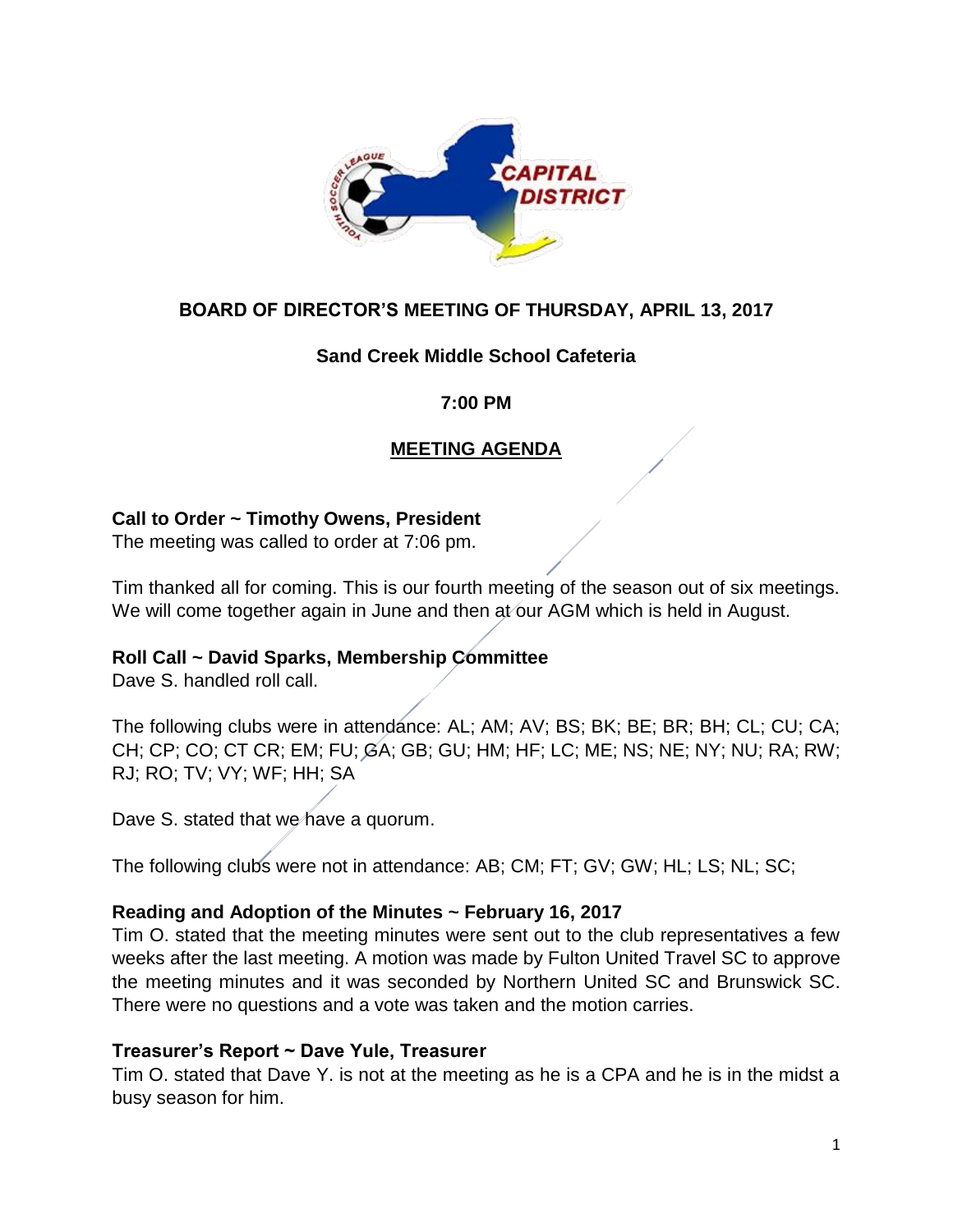Tim O. reported that everything is fine on the finance sheet but he wants to bring to your attention line 225 which outlines Futsal. He stated we are not looking to make money on the Futsal league at all. It is merely an opportunity for the kids to play soccer in the winter.

Tim O. described it as this. You, the membership asked the league to have the futsal league and we are doing that. It was based on the budget last year which was based on 90 teams. In planning for 2016-2017 Futsal program. CDYSL's breakeven point was 30 teams. Anything over that would have generated revenue. However, this year we had 27 teams. Why is it down from 90 teams to 27 teams? A second futsal program was offered by Guilderland United Soccer Club. This Club recruited teams to participate in the futsal program offered by their Club. That is the difference in the team numbers. CDYSL will continue to offer futsal. There is a wrap up meeting planned for the end of the month to review how it was organized, implemented and what can be done to improve the program for next year. This will be reported back to you.

Initial information shared with the group comparing last year's inaugural futsal program and this years included:

1. There was a financial loss of about \$6500 compared to this year there was only a net loss of \$1200. This is due in part that CDYSL now has its own goals, no rental expenses. These goals are stored at the CDYSL office.

Tim O. entertained a motion to accept the Treasurer's finance report as presented. A motion was made by Tim F. and seconded by Northern United Soccer Club. There were no questions and a vote was taken and all were in favor so the motion carries to approve the finance report.

# **Communications ~**

Tim O. stated that he wanted to speak about some of the items that he received from ENYYSA and will defer this to the unfinished business of this meeting.

# **Comments from the Floor**

Ballston Spa SC stated that there is a lot of rescheduling of the games and it seems to be that a great number of their games were rescheduled. Tim O. stated that when a schedule is put together, you have the typical age groups and published typical play dates and there are some that will be rescheduled. Tim O. outlined that the Saturday and Sunday games will be a problem as there is a "referee" shortage - teams will need to work together. The number of referees continues to decline. This boxes the League into a scenario because we are put into situations that normally wouldn't impact the teams. Tim O. shared his own personal story of having to reschedule about four of his games because they were all on Saturdays. With the shortage of referees, it forces the need to rescheduling a little more than has normally happened in the past. Ballston Spa SC stated that it makes it difficult for them to have to reschedule the games when they liked the schedules they were given. Northern United SC asked if they are required to accept a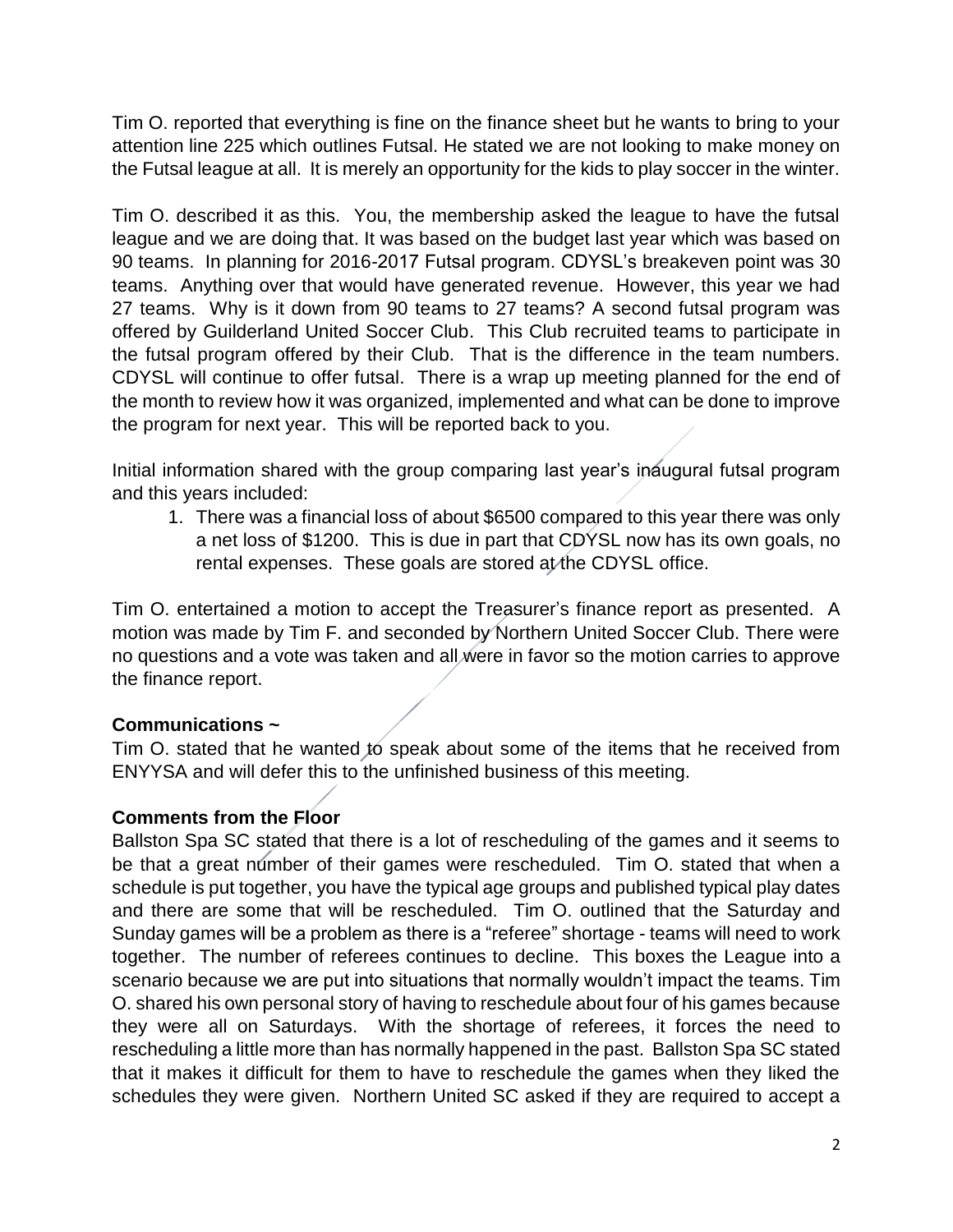reschedule request from the opposing teams. Tim F. stated that it is a courtesy. You don't have to reschedule but to be courteous and finding out why they want to reschedule and if it is a legitimate request that should require a rescheduling of a game. Italo stated that they were higher this year in rescheduling numbers and about 550 games were rescheduled in the free rescheduling time frame. Italo stated that you should ask the coach why they are rescheduling a game. Italo gave a few examples on legitimate reasons versus some of the excuses that are minor and shouldn't require to be rescheduled. Italo stated that right now since the free rescheduling time frame is done, CDYSL are only getting about one to three games a day to reschedule. Paul stated that with the fines for rescheduling "out of this time frame" the League is seeing that coaches are stepping up and getting the rescheduling completed in the free time frame so they don't have to pay the fines of rescheduling when the season begins. Italo stated that every single division had a reschedule and some had as much as sixteen in one division.

Tim O. stated that hopefully the coaches are sending the schedules to their families as soon as the schedule is sent out and they are then realizing they need to reschedule based on the team family's obligations to other items. Tim O. mentions items such as SAT, Proms, and other events that are school obligations that are asked to be looked at beforehand and reschedule so it isn't too much for the players with their other important obligations. Tim O. stated that we can hope that this year we don't have as many reschedules where the fines and fees are in very large numbers as in past seasons.

Henry Hudson SC asked what the easiest way for a somebody to fill in for a coach if a coach cannot make a game. GOOD QUESTION!! It was stated that any carded coach can take over a club team (their club team) and Henry Hudson SC stated that a referee stated that he could not when he tried to do this last year. Paul will address the referees again on this matter. Tim F. stated that his club put someone on a roster so they can get a pass and a lanyard to back up the teams who may need help when they can't coach a team and don't want to forfeit the game.

# **Reports of Officers and Standing Committees**

# **Standing Committee Reports:**

# **1. Rules ~ Scott Swere (Goal Sizes)**

Tim O. stated Scott is not here and Tim O. stated that the goal sizes from the February meeting minutes are suspended so please follow what was said in the meeting minutes. Tim O. outlined the goal sizes and age groups that can be used.

The task for the rules committee was to rework the rules and they have been working since just after our season started and it is a big job. It is taking longer than we expected. With that said, Tim O. would encourage volunteers to help with the committees. It may not require you driving into the office. Some are done with conference calls. Pat Dowse is considering some Go to Meeting systems for us to make things easier with everyone's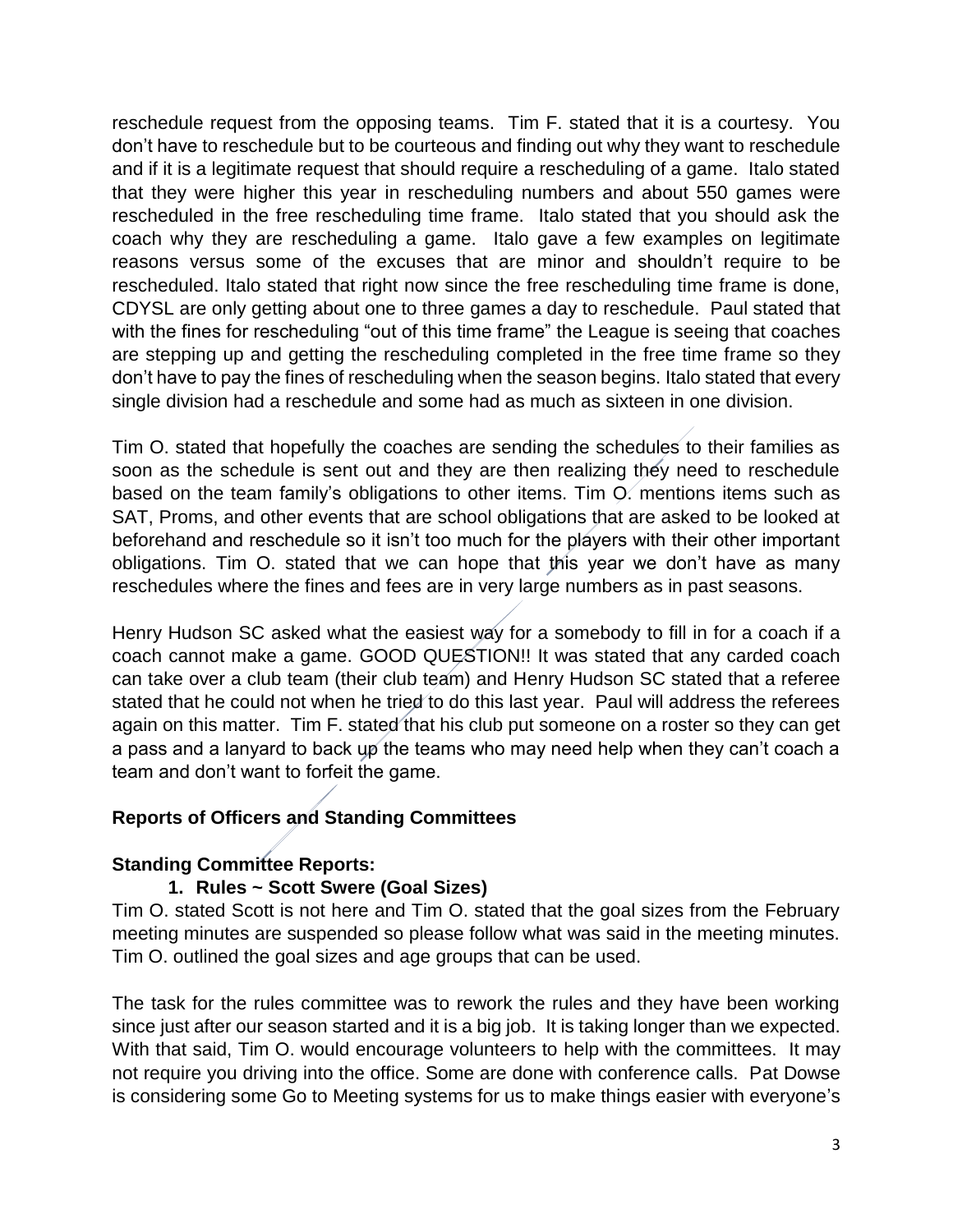busy schedules. Afrim asked if we could ask to look at other rules from others to see what they do and update them. Tim O. stated that ours are just being looked at to make it easier to read and find items. Tim O. gives an example of looking at our rules now. Tim O. stated Scott is streamlining this process so one place to look for the items and you will see it and it won't be in many other areas and to make it easier to read.

# **2. Registrations ~ Tammy Kishbaugh (Updates – printed report)**

Tim O. stated that it states there is a printed report but not all have this printed report. Tim O. has that report. If any are interested in seeing this report, just ask for them. The league is on par with last year. Between 5200 -5,500 players for travel. Rec is down right now because it is early for us to receive them, they will be coming in soon. We also looked at the numbers going back to 2010 and there is a swing from 2010 to up to date. The travel numbers are down by about 10%, the rec players are up about 10% so it is a swing and some clubs are only doing rec and other sports that take away some of our players. The numbers are solid.

# **3. Games ~ Paul Bascomb (Spring League, U19/20)**

Paul stated that the U10 and U11 and U8's has particular rules that impact them. We do have a u11 division this year for the boys and it has six teams. They are a no heading age group. U11's and younger are a "no heading the ball group". U11's can punt the ball but if they head the ball, it is an indirect from where the ball was headed. In U12 they can head the ball. It is up to you whether those 11-year-old players should head the ball but please do not allow them. The referees won't ask for arm bands for those players who are under this age so it is up to the clubs and parents to make sure those players don't head the ball. The coaches should train the players to not head the ball. The U10's requires a build out line again this year, we will use the arch as that line. They can quick play it but they cannot punt it. They can roll it out, drop it on the ground, kick the ball but no punting of the ball. Goal kicks you are back to the build out line again and the rules states that you must let the offense get the ball before you come challenge for the ball. We are not sure we can get the word out to enough of the new referees out there for these games but that is the rule that you must follow. Same with U8's in following those rules.

Referees will be tight this year. If anybody wants to become a referee, please think about it. They are done with the classes for this year but they will offer classes right after this season. Maybe have a club incentive to help draw in referees. It will help all out if we have more referees. If they are from your club, you could have a pool to go to in game coverage. An individual asked about getting referees classes blasted out and it was stated that the organization is are on their own now and we will talk with CDYSL about posting information on the CDYSL website to get the word out. Brunswick SC asked about the referee fees - is there any provision who pays what to the referees. It was stated that ENYYSA establishes the fees for referees. It is a 50-50 split for both teams to pay the referees. So, each team must pay half of the center referee fee and if you have assistant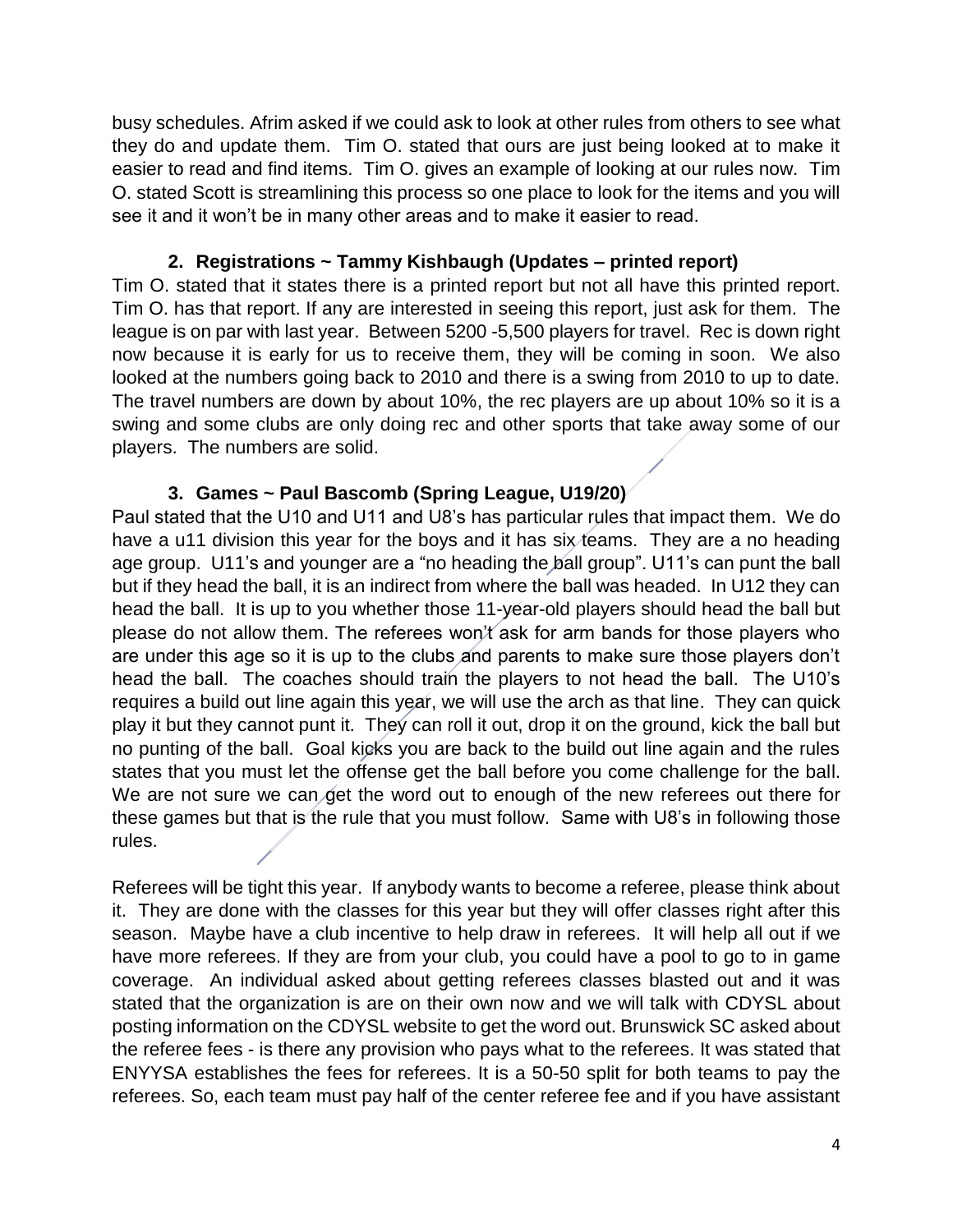referees, they each must pay half of their fees as well. Please do not expect the referees to have change, bring the exact amount owed.

U8's cannot slide tackle. It is highly discouraged at U10's and very few at U12 and U14's can do it properly. It is mandated that all coaches and adults listed on a roster wear the lanyard with their pass attached. The lanyard states you are risk management cleared.

**Passes and rosters - no passes and/or rosters, no play**. There is no exception to this rule.

It was asked about ENYYSA and the concussion pamphlet that was given with their registrations. Paul stated they will not take the passes as the sheet states. When in doubt, take them out. This refers to a player who may resemble having a concussion, remove them, don't chance further risk to the player. Referees who are under an adult age, cannot be responsible for a concussion call; the adults need to take responsibility for the young players.

**QUESTION:** Rip Van Winkle SC stated that a roster was lost but someone had a picture of it on their phone. Could the referee use the photo with the watermark on it and the passes were at the field. Paul will let them play if the roster matches the passes. He will bring this up at the next referee meeting on April 24<sup>th</sup>.

**QUESTION:** Empire FC stated he brings checks to pay the referees, do you need to bring cash and it was stated no, cash or check will do.

Tim F. offered a reminder about the question on the concussion form being handed out with registrations. He stated that it isn't meant for this level of play but if there is a concussion, please be smart about it. Any symptom of a concussion, take the player off the field. Fill out the advanced notice of injury form and get it into the office.

Next Sunday, April 23<sup>rd</sup>, is opening day of the season.

# **4. Finance ~ David Sparks**

Dave stated the process for putting together next year's budget has begun and it will be sent out well in advance to the AGM. We will get confirmation, but the referee fees will go up next season. Once CDYSL has confirmation a notice will be sent to let you know.

# **5. Executive ~ Timothy Owens**

A new server was installed in our office and hopefully it will be able to effectively handle day to day operations and provide the infrastructure for future growth of the league. Outdoor league information sheet was sent out several months ago and noted the registration deadline was February 28<sup>th.</sup> Tim stated that Tammy completed registrations two days ago for the clubs that sent in the work February  $28<sup>th</sup>$  and after that date. He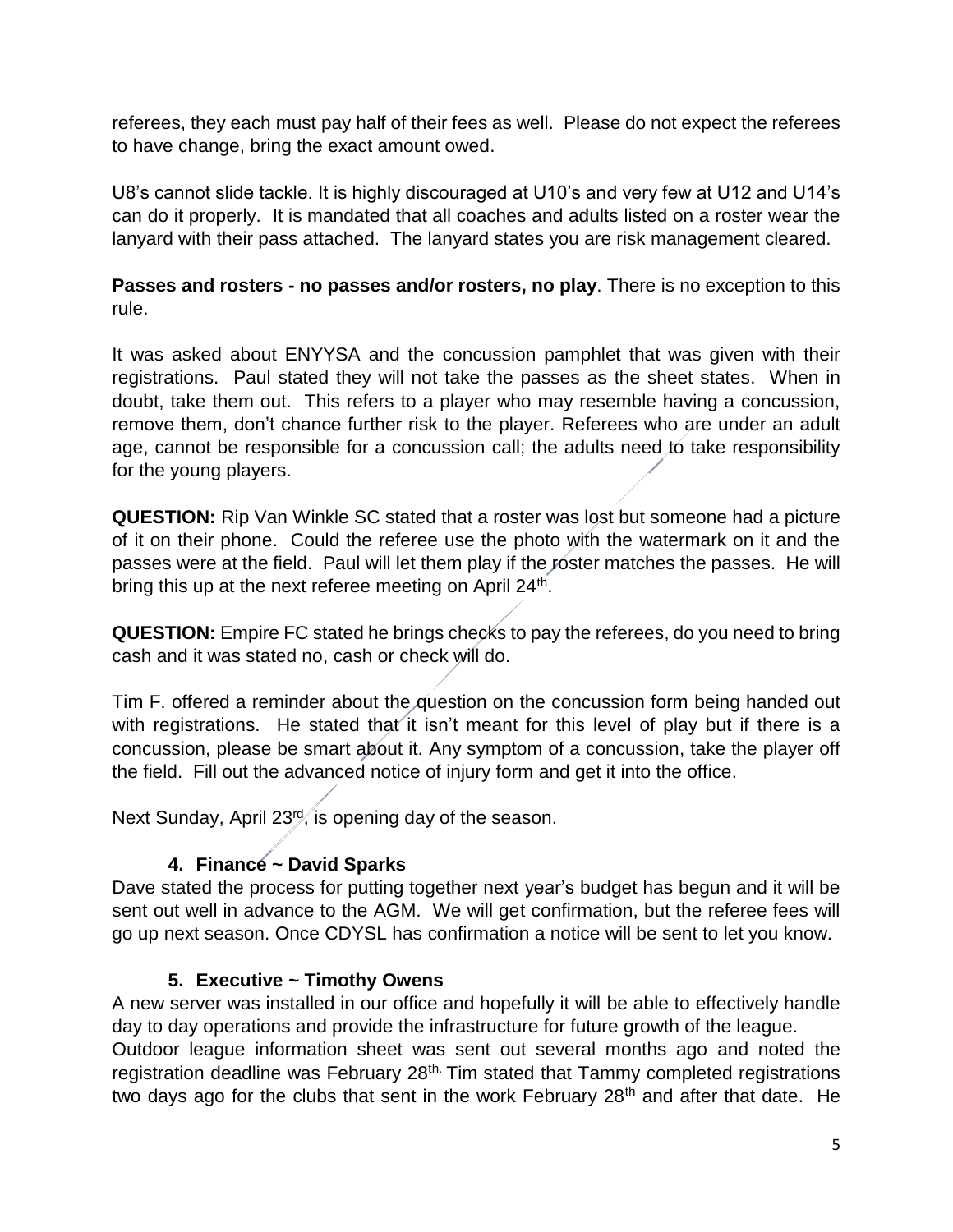stated that when everyone dumps the registrations on the last day required, it takes a lot of time to go through all those packets and that is what the office staff is paid to do but there are other things that need to be obtained in the office while they are bogged down. They have done a great job in getting the backlog out. There are over 20 packets in the office that aren't completed.

Reasons they are incomplete? A coach on the roster has not completed his or her license requirement or their risk management.

What is going to happen to those 20 plus teams if that doesn't take place in the next 8 days? They must forfeit the game or reschedule the game until the coach is eligible to take the team out on the field. That means those teams are already in the fine and fee structure mode. Please pass this information on because ultimately your club is getting fined, not that individual, unless that is how you handle it inside your club.

QUESTION: Colonie SC asked if there is a way to see what coaches need licenses and/or field modules. It was stated that there is no system in place but the registration system does put a code next to the coach name if something is needed. Items such as risk management, coach licenses and/or add on field module courses. It was noted that Tammy also lets the registrars know several times during the year that they can send her a list of the adults on the roster and ask her any or all those questions and she will respond promptly.

# **6. Membership ~ Dave Sparks**

Dave S. stated that there are no membership items to report now.

# **7. Zero Tolerance/Appeals/Arbitration ~ Timothy Owens**

Tim O. stated that there are no Zero Tolerance issues to report now. He stated that the new Zero Tolerance Committee Chairperson is Prince Knight of the New Scotland Soccer Club. He stated that Caryn Hamilton is continuing as the Appeals Committee Chairperson, and Caryn is from the Lansingburgh Soccer Club. Tim O. stated that he would like appoint a new Arbitration Committee Chairperson and he would like to suggest Tim Frament who is one of the CDYSL Executive Committee At Large member. There were no objections to this suggestion and Tim F. has agreed to take on this role.

Tim F. stated that he is going to ask the office to send out something to all clubs to find out if anybody would like to participate on this committee with him. Tim F. stated that he does understand that most clubs have about six individuals who seem to do everything in their club so it would be nice to see some new volunteers. Volunteers do not have to be a member of the board; they can be parents as well.

Tim O. thanks Tim F. for being the arbitration committee chair. Tim O. was in the office today and received an arbitration that he handed to Tim F. That item needs to be handled right away.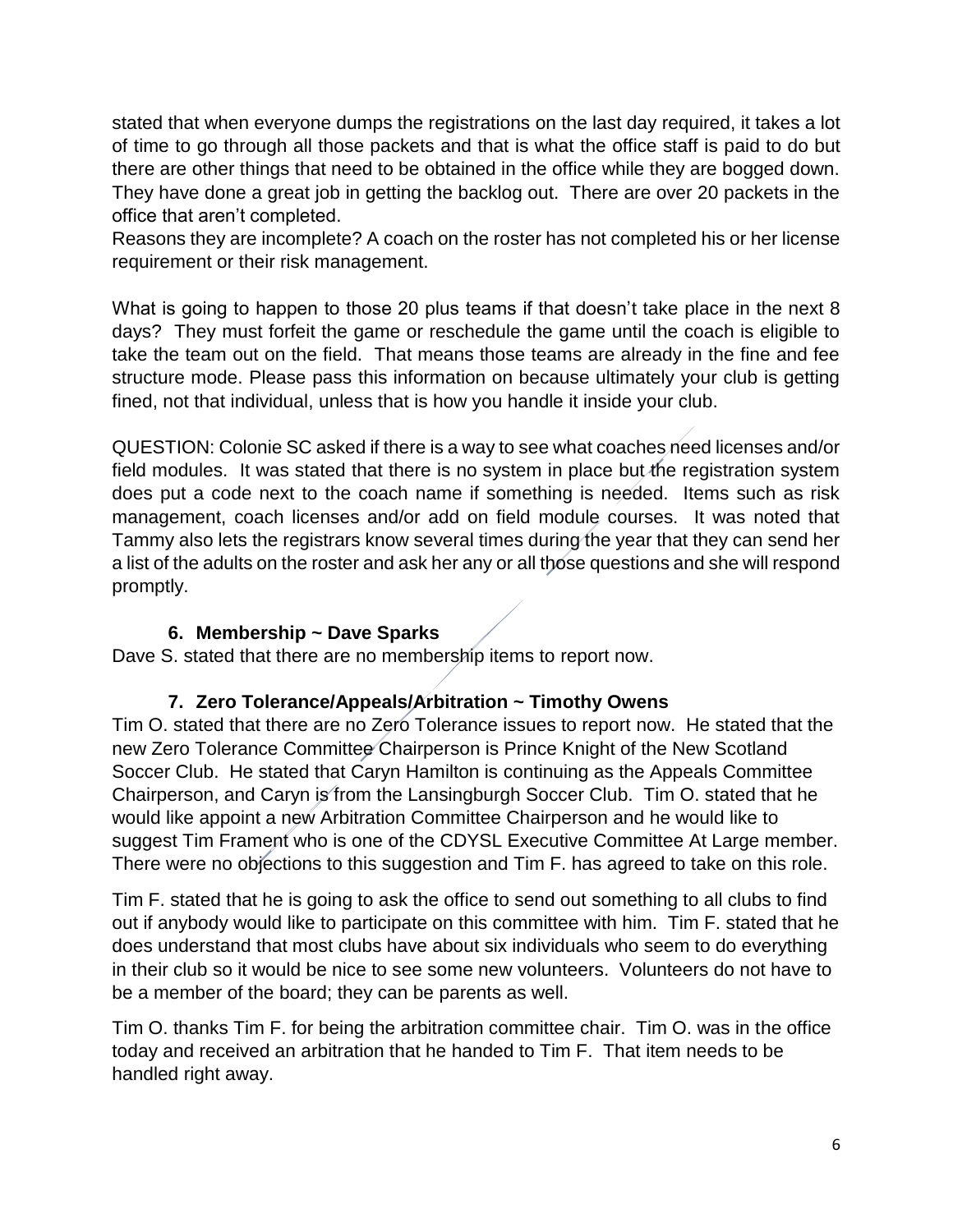#### **8. Nominations ~**

Per our rules, Tim O. cannot appoint a Nominations Committee chairperson. He stated that our 1<sup>st</sup> Vice President was our nominations committee chair last year but he is up for election this year so he cannot be the chair. Tim O. stated that with your indulgence, Paul Bascomb has served as Nominations Committee chairperson in the past. If anyone here wants to nominate Paul, we can entertain that now. Tim F. nominates Paul as the Nominations Committee Chairperson. It was asked if there was any objection and there was not. Paul stated that he would serve as the chairperson. There were discussions on what officers of CDYSL are up for election this coming season. More information will be sent out to clubs soon of those up for elections and that election will take place at the AGM in August.

# **9. Risk Management ~**

Tim O. stated that he covered this under our executive committee area of this meeting.

# **Programs**

# **Coaching Education ~ Roy Pfeil, Second Vice President**

Tim O. stated that Roy was here but had to leave. The F license add on module courses have been facilitated by Roy through ENYYSA. An E and an F add on module is going to be happening at the end of this month. The e-mails are sent out by our office all the time. Tim O. stated that a coach at the coach workshop stated to him that his add on module time frame had lapsed and he didn't see any notifications of courses being offered. Tim O. reminds all that sometimes these e-mails may be going into individuals SPAM folders of their computers and they should check this frequently. There is a lot of information that is sent to individuals that they may not be seeing if the e-mails are going to their SPAM folders. Please share these e-mails that you receive with the individuals you think they may be of interest to.

Tim O. stated that the workshop was held in March and it was our best one yet and very well attended. Tim O. congratulated Roy on his efforts of obtaining the clinicians. The workshop was a little more condensed this year and it went straight through except for the new coach's lunch/review program. The reason we held it like we did this year is the numbers were declining dramatically in the afternoon in past years. We have these great clinicians we pay a decent sum of money and with no attendees. This new model worked well with the event starting at 9am straight through 1pm. All sessions were videotaped and those will be available through the website by the end of the next week. All the clinician sessions are on these videos.

This is a good event and we invite the parents and players as well. Everyone can benefit from this workshop. Just as we are continuing the workshop, some of the other leagues within ENYYSA had to cancel theirs this year.

Paul stated that we had a gentleman who instructs on concussions. His class was very small this year but his class is phenomenal and all should take it. Tim F. stated this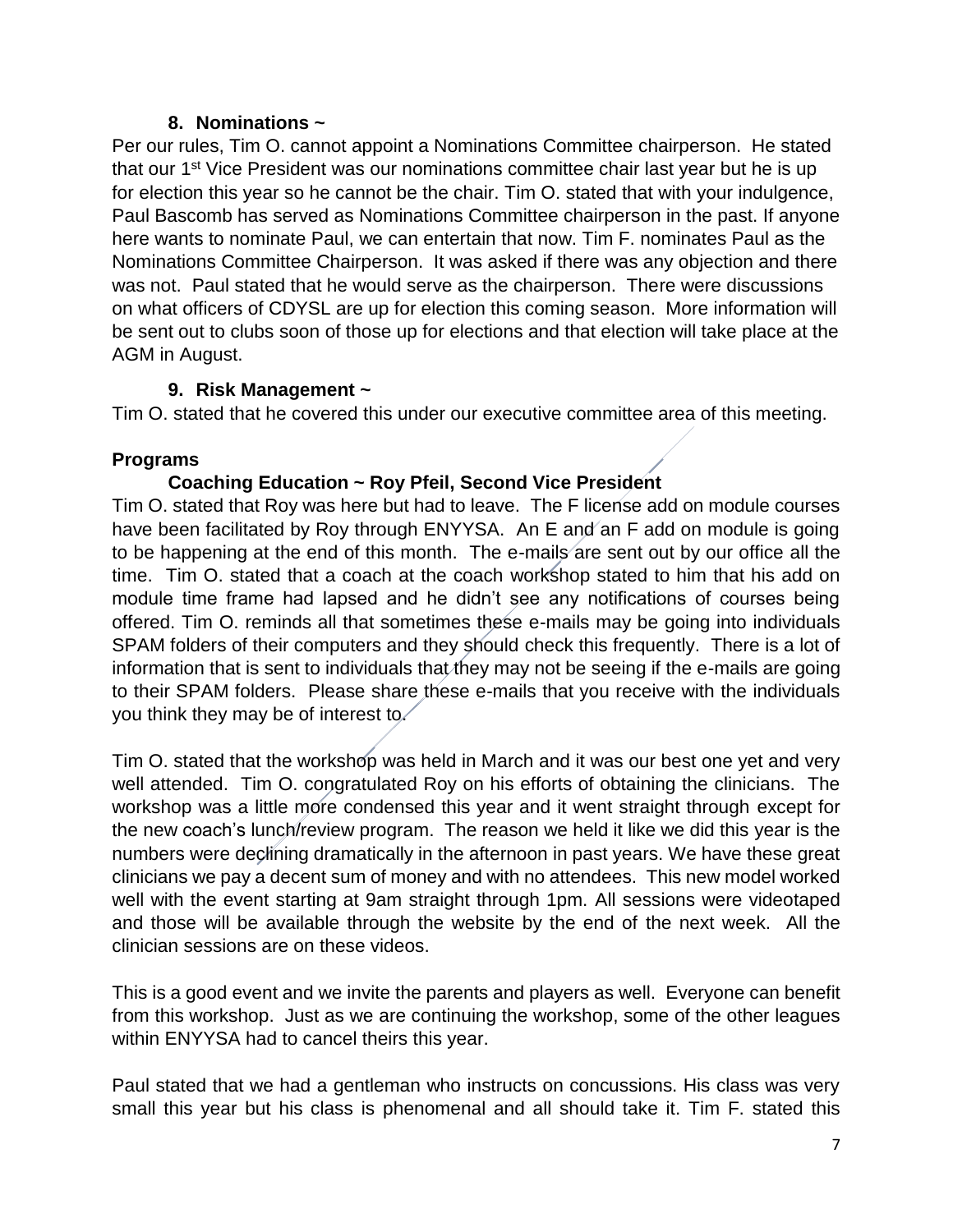clinician has his event on a PowerPoint. We can set up a webinar and set it up where all coaches can watch it.

# **~ Coaches Licensing**

Tim F. stated that this topic is building or continuing the license stuff mentioned above. He stated that two maybe three years ago, the federation put together the online module. The field module was free and then it went to \$25 per person. Tim F. convinced ENYYSA to go back and make the field module free. Tim F. states that the policy was you had to be an A license to instruct the field module. Tim F. convinced them, ENYYSA, to say the F add on module field part is an ENYYSA program and not a federation program. There is about one A licensed coach in the Capital District. ENYYSA sent out an e-mail if you have a C, B or A License call for teaching the F license add on module. Reach out to the CDYSL office and they will give you the contact information if you wish to instruct. If you have a good candidate, send name to office so office can forward to ENYYSA to coach an add on module.

# **ODP Program (follow-up) ~ Roy Pfeil**

There is nothing to report on this topic at this meeting.

# **Exceptional Seniors Showcase ~ No Report**

Tim O. stated that there is no report at this meeting.

# **TOP Soccer**

Tim O. stated that there is no report at this meeting.

# **Unfinished Business**

# **ENY ~ State Cup/Arch Cup/Premier League participation**

State Cup and Arch Care still under way and this is on the agenda. We are pushing for our teams to participate in these tournaments. Numbers are down all around but we want teams to participate. This year for State Cup there are eight teams from CDYSL. Six girl's teams and two boy's teams. The Boys teams are U14 Boys of Clifton Park and the U18 Boys teams from Albany. The Albany U18 Boys played all three games and they were eliminated. Paul stated Albany played the number one team, Dix Hills, and they did well. The Clifton Park U14 Boys team still have two more games to play. The six girl's teams are from the Capital United U 12 Girls; they have their first game next Saturday. The Clifton Park U14 Girls played last evening, we don't have those results against the Rotterdam U14 Girls. The Greenbush/Alleycats U15 Girls team is still in it, they lost one game and they have a game next Saturday as well. The Greenbush/Alleycats U17 team has one win and two home games to still be played next weekend as well. The Rotterdam U17 Girls won their first game and they have two more to play including next Saturday's game. He stated you get three automatic games that lead up to the championship game.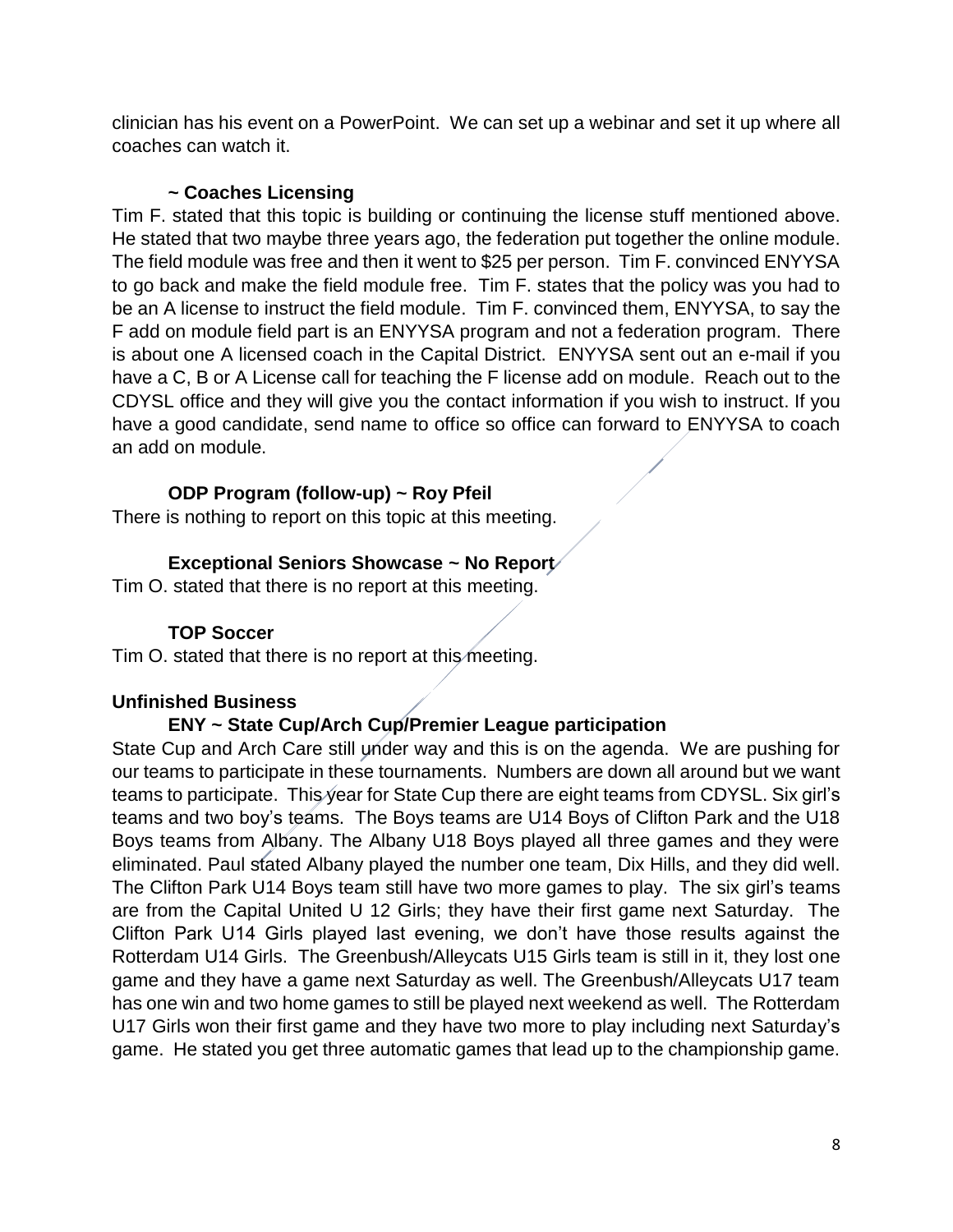Arch Cup had two teams. The Fall Arch Cup for U10/U12 levels are done in the fall and have eliminations in the Spring. Greenbush U12 Girls and U11 Boys are participating in this event. This spring, no CDYSL teams are participating. These are games that are less expensive than tournaments. Most play against teams you have never played but you do have exceptions such as the one like Rotterdam and Greenbush but not many.

Empire FC stated that at this last meeting he brought up a question for kids who had previously left a club and joined another club. It was a position between the parents and the club and he was told to let them work it out as CDYSL does not like to get involved. He asks what remedy does a parent have when suggested to accommodate the club they left, and find a resolution, and it's reduced to a monetary situation. He stated that the club is holding a player captive based on finances and has even asked the club for a payment arrangement. He asked if CDYSL allows the kids to miss playing games in this situation. There were lengthy discussions on this matter and clubs were reporting that they end up having to cover the costs when families leave without paying and therefore, holding the players and families accountable for monies owed, works well for them. It was stated that the families should pay what they owe these clubs so their kids can continue to play. Empire FC stated that if a payment plan is not accepted, what do they do now and many in attendance stated that the new club that the family wants their child to play in can pay the other club what they are looking for to finalize the transition of the player and work a payment plan with that family for getting that player released. Tim F. stated that when a parent signs their child up to play with a club, that is a contract with the club.

Tim O. stated that the scholarships applications period closed and we received 31 applications this year; up from 7 last year. He wants the Scholarship Committee to consider named scholarships or in memorial for someone who participated in the league to give it that much more significance in the future.

Tim O. stated that the Empire Cup Tournament is scheduled for June 24 and 25, 2017. Tim stated that he received a report today that states there are 21 teams already signed up for this tournament. Of the 21 teams, there are 12 boys team and 9 girl's teams. Tim O. stated that 11 of the 21 teams are from CDYSL, 6 from East Hudson, 2 from Westchester and 2 from Canada. The Empire Cup Tournament will be held at Maalwyck Park this year. They have hosted in the past and will host it again this year. We have good representation at the tournament and we have a premier bracket and a club bracket for U10's through U15's.

Tim O. stated that we are talking about maybe allowing the teams who finish in first of second place of the CDYSL spring league getting an automatic bid or discount to the following year at Empire Cup. We want to showcase our best teams and have teams from outside our area to complete against at all levels, club and premier levels. We are encouraging all to attend even though this is the weekend that school lets out. If you are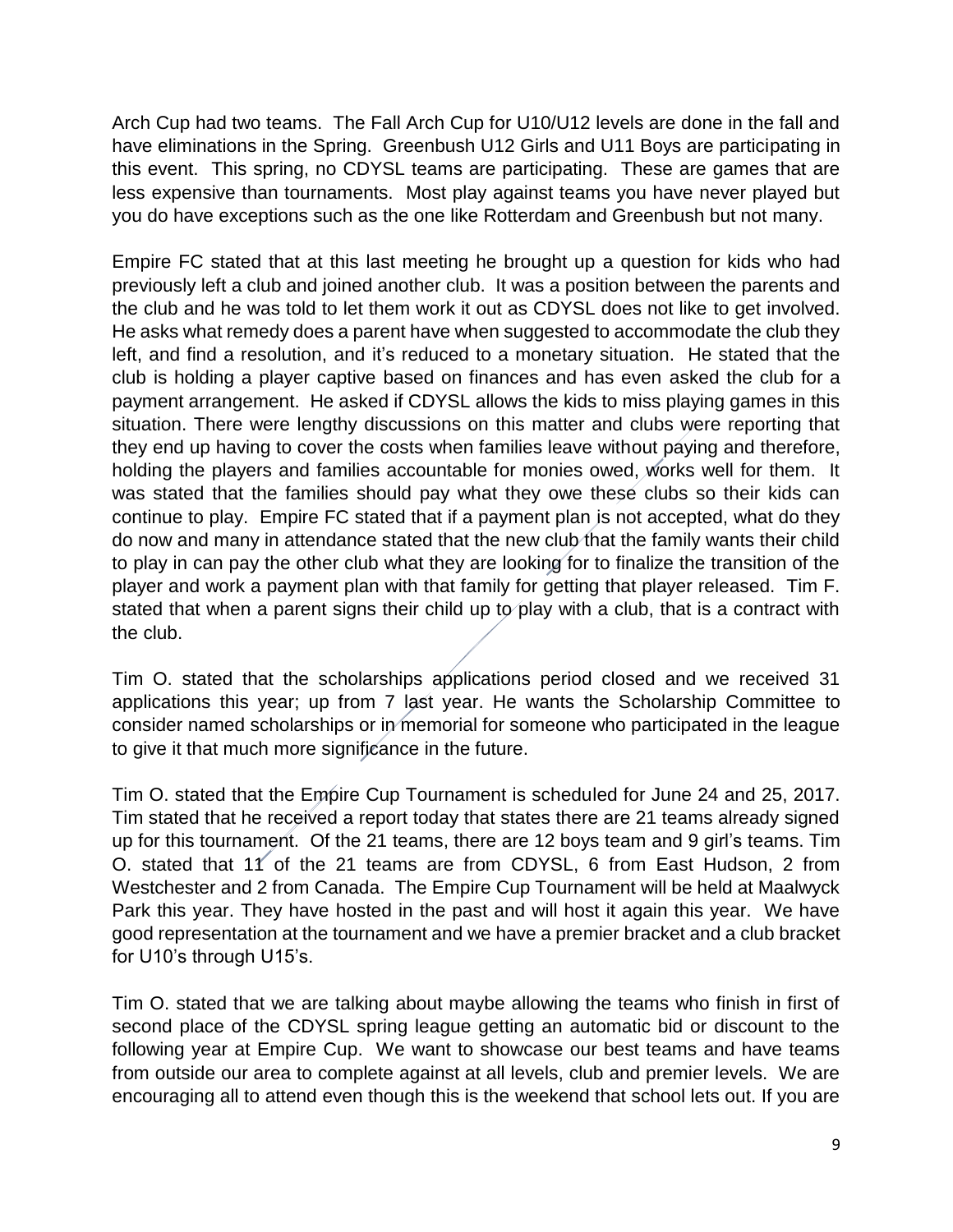still in town, there is a \$50 discount for the tournament until April 30<sup>th</sup>. It is held at a great venue and it is a great tournament and it is a good time and have some good games.

Tim O. stated that CDYSL is sponsoring three bus trips this year. They are as follows: June 17, 2017, Saturday, there is a 1 pm game. Seattle Sounds vs. NYCFC at Yankee Stadium. It is about \$75 per person which includes the bus.

July 22, 2017, Saturday, there is a 6 pm game. International Champions Cup Juventus vs. FC Barcelona at Met Life Stadium in New Jersey. It is \$140 per ticket which includes the bus.

August 6, 2017, Sunday, there is a 6 pm game. Red Bulls vs. NYCFC at Yankee Stadium. It is about a \$75 per person which includes the bus.

These prices also include the tip to the bus driver and the morning one may include breakfast.

We were promised we wouldn't be seated in the area we were last year and they already gave us the opposite of last year. Full view without obstructions. Information will be sent out soon as items get finalized. Each bus holds about 55 people.

#### **New Business:**

Kathy emailed all presidents and coordinators on how to close the fields. Please make sure your club has that e-mail. Add anyone who needs to know this and any questions, contact Kathy at the CDYSL office.

Paul stated that all goals, regardless if they are on your fields, town fields or school fields, they must be weighted or anchored down. Check them now and not wait for the game day to check on this. If they are not weighted or anchored, the games will be not being played.

Tim O. stated the next time we will see each other; we will be well into our season. Hope you all have a happy season and free of the drama.

#### **Meeting Adjournment:**

A motion was made by Brunswick SC to adjourn the meeting and it was seconded by Saratoga Wilton SC. The meeting was adjourned at 8:50 pm.

Respectfully submitted by:

Pat Dowse **Secretary**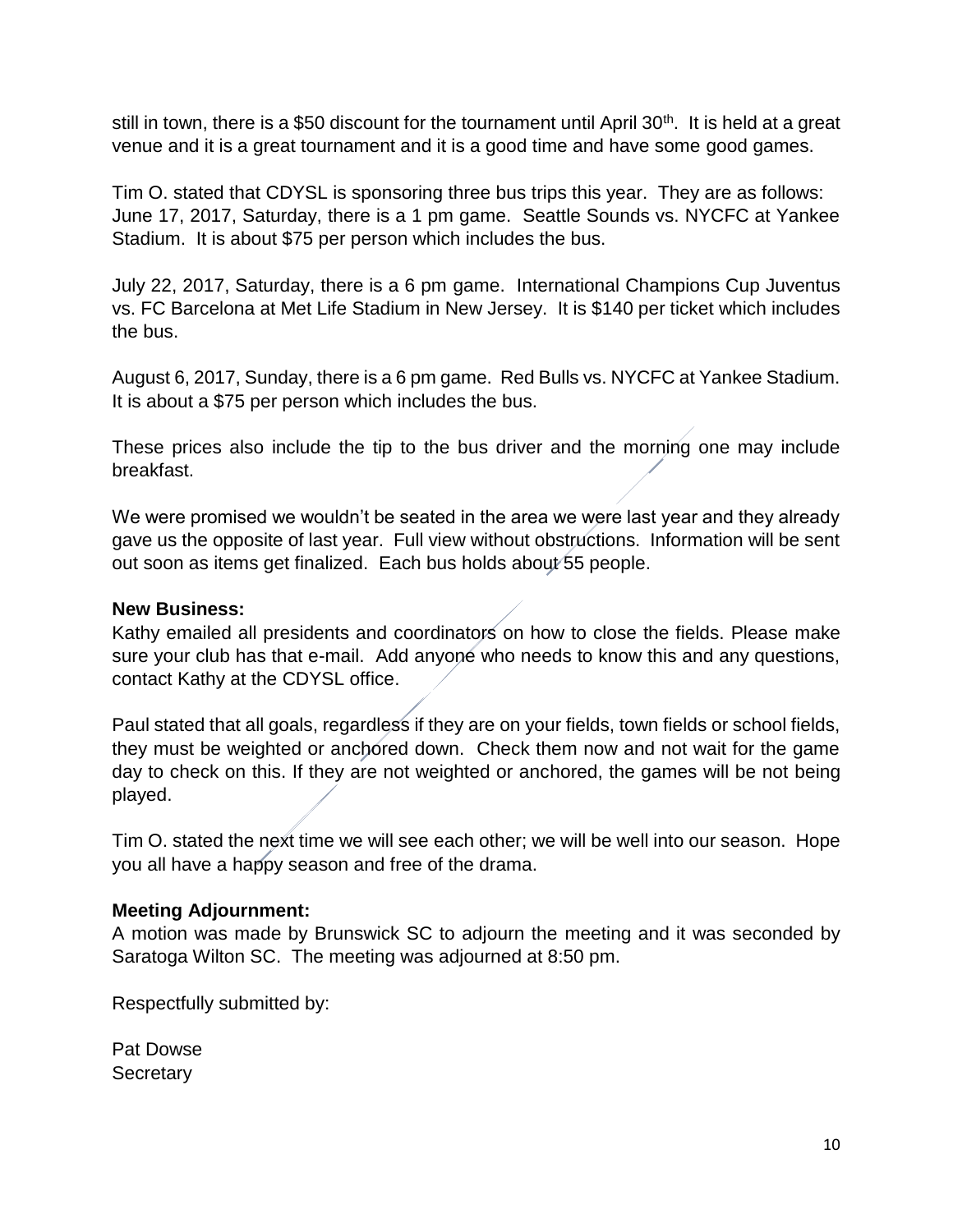And

Tammy Kishbaugh Recording Secretary

# **CALENDAR ANNOUNCEMENTS:**

# **MEETINGS:**

**Executive Committee Meetings (2017): May 4th, Jun. 1st . Board of Director's Meetings (2017): June 8 th . CDYSL Annual General Meeting:** *August 13, 2017*

# **SPECIAL EVENTS:**

**CDYSL Spring League Opening Day: Sunday, April 23, 2017 CDYSL Empire Cup: June 24-25, 2017**

# *CDYSL Constitution, Article II: CDYSL Purpose*

- **a. To teach the game of soccer to the youth of our community.**
- **b. To operate a youth soccer league to help in developing the character of the youth for our community.**
- **c. To foster and engage in competition for the furtherance of the above purposes.**
- **d. To encourage and engage in other activities which will enhance and improve these stated purposes.**
- **e. To support the players to their highest level of competition possible.**

# *CDYSL Rules and Regulations, Section X, Sub-section D*

- **1. Regardless of the time and sacrifices you devote, no director, officers or volunteer receives any financial benefit or credit for their volunteer services.**
- **2. Organizational goals will be set before personal goals. Put the best interest of the entire program ahead of individual desires. We are here to serve all of the children with quality programs.**
- **3. Minimize complaints and pettiness. Look for ways to improve the organization rather than pointing fingers.**
- **4. Speak up when you have questions or disagree, but support the final decision of the organization.**
- **5. Look at the problems from an organization-wide perspective. Focus on the best interests of all the children and youth sports in general.**